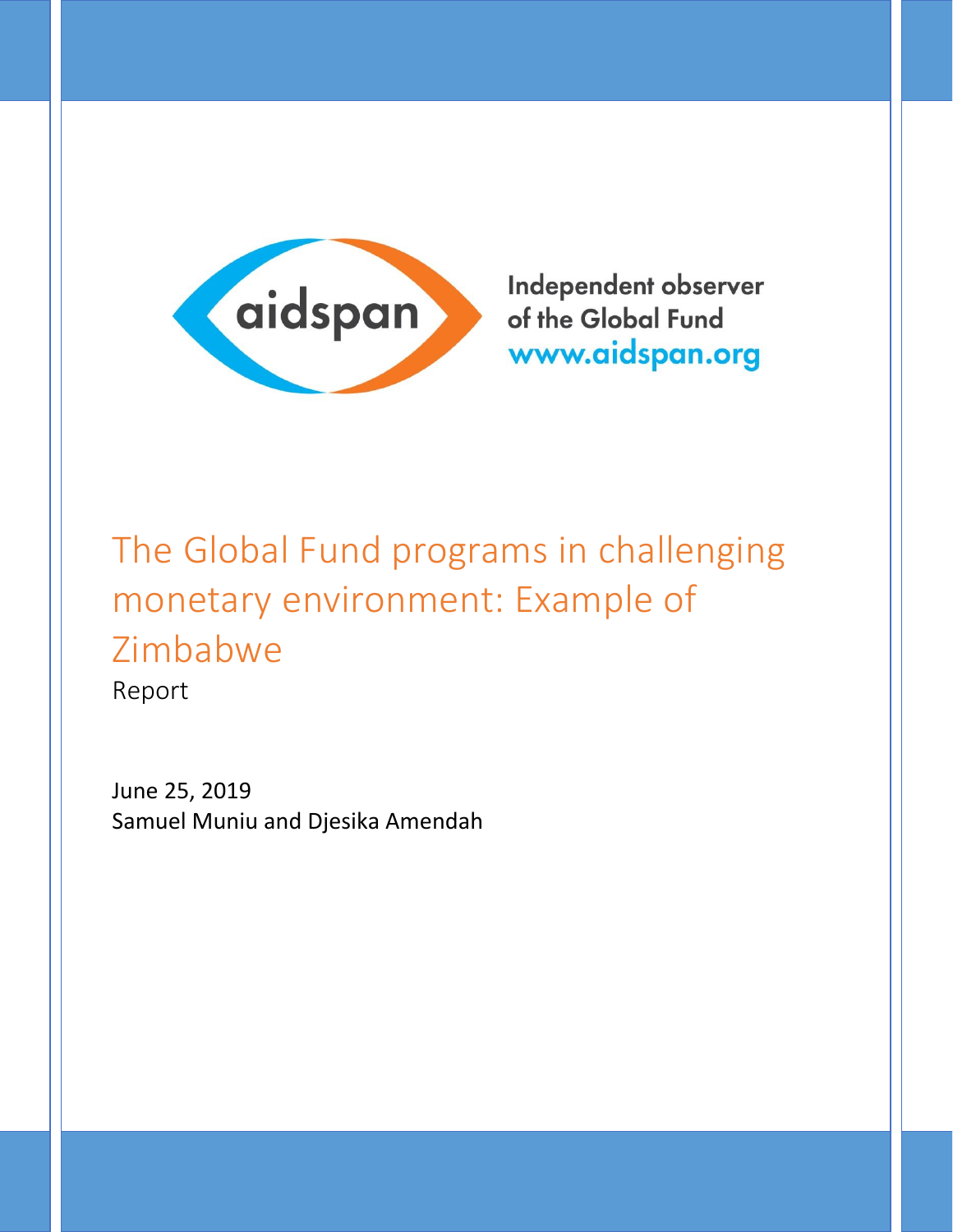# <span id="page-1-0"></span>Preface

**Aidspan** (www.aidspan.org) is an international NGO based in Nairobi, Kenya, whose mission is to be an effective watchdog organization highlighting, analyzing and influencing the transparency and effectiveness of the Global Fund to Fight AIDS, Tuberculosis and Malaria at the global and country level. Aidspan is an indispensable resource for a broad range of stakeholders – from policy makers seeking independent critique and guidance on the Fund's processes, investments and progress; to grassroots organizations seeking access to Global Fund's resources.

Aidspan provides information, targeted analyses and independent commentary via its official website, its Global Fund Observer (GFO) newsletter, social media, and other communication channels. To receive the GFO Newsletter, go to [www.aidspan.org](http://www.aidspan.org/) and click on the "Subscribe to GFO Newsletter" link. To follow Aidspan on Facebook and Twitter, click [here](https://web.facebook.com/Aidspan1/?ref=br_rs) and [here.](https://twitter.com/aidspan)

Other reports recently published by Aidspan include:

- Domestic financial contributions to HIV, TB and malaria
- Global Fund investments in Adolescents and Youth in Eastern and Southern Africa for the years 2018-2020
- Data collection and use in Global Fund grants: a multi-country report
- Involvement of Supreme Audit Institutions (SAIs) in Global Fund Grants Oversight
- Value for money of Global Fund investment in HIV, TB and malaria in selected sub-Saharan African countries

Aidspan finances its work primarily through grants from governments and foundations and does not accept funding of any kind from the Global Fund.

Aidspan and the Global Fund maintain a working relationship but have no formal connection. Aidspan does not allow its strategic, programmatic or editorial decision-making to be influenced by the Global Fund or by relationships with Aidspan's actual or potential funders. The Global Fund and Aidspan's funders bear no responsibility for the contents of any Aidspan publication.

#### **Acknowledgements**

Aidspan thanks our donors and partners – German Cooperation (GIZ Backup Initiative), Irish Aid, NORAD, the Government of the Netherlands, the Open Society Foundation (OSF) and the 5% Initiative – whose support helps Aidspan to remain an independent observer of the Global Fund.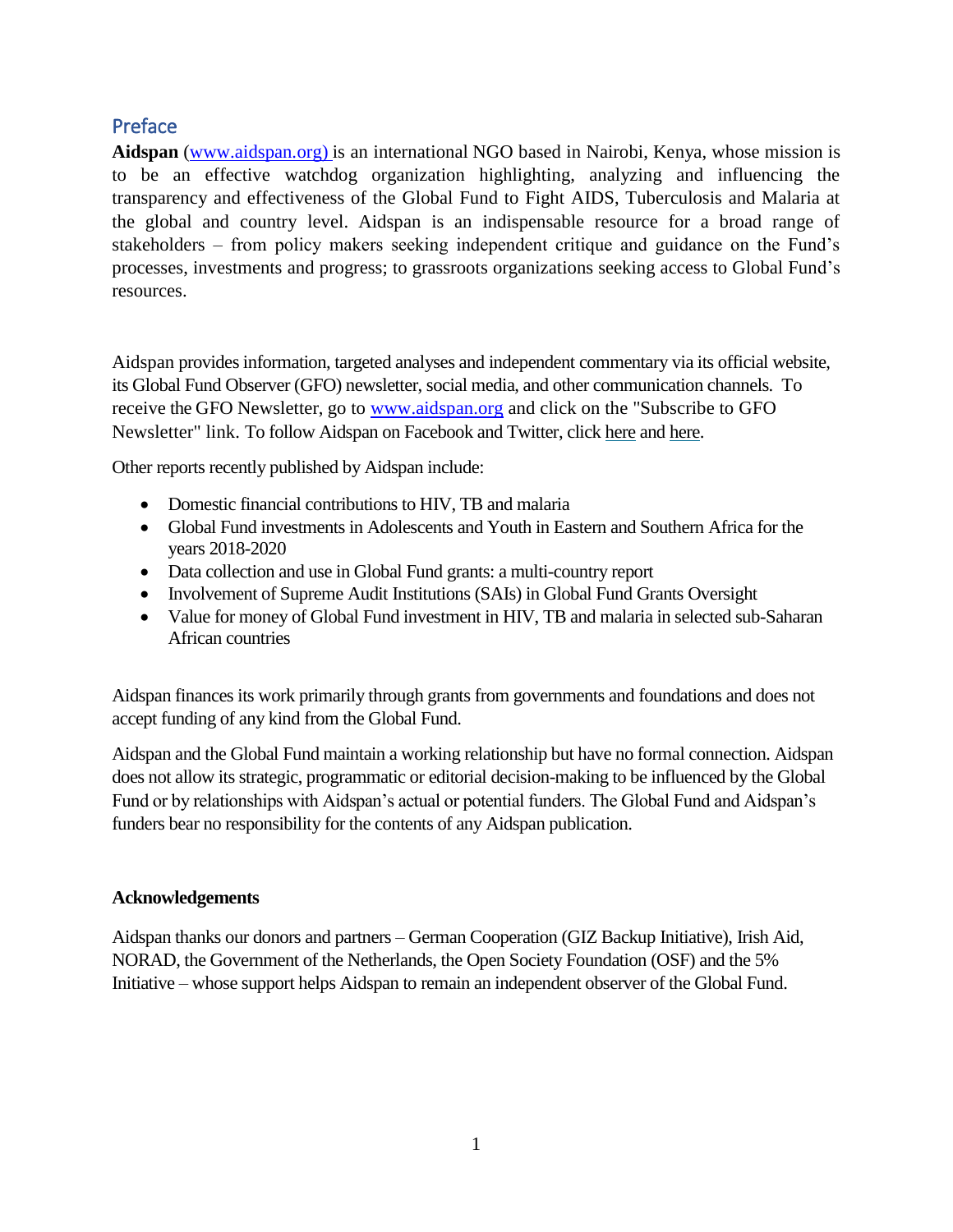# **Table of Contents**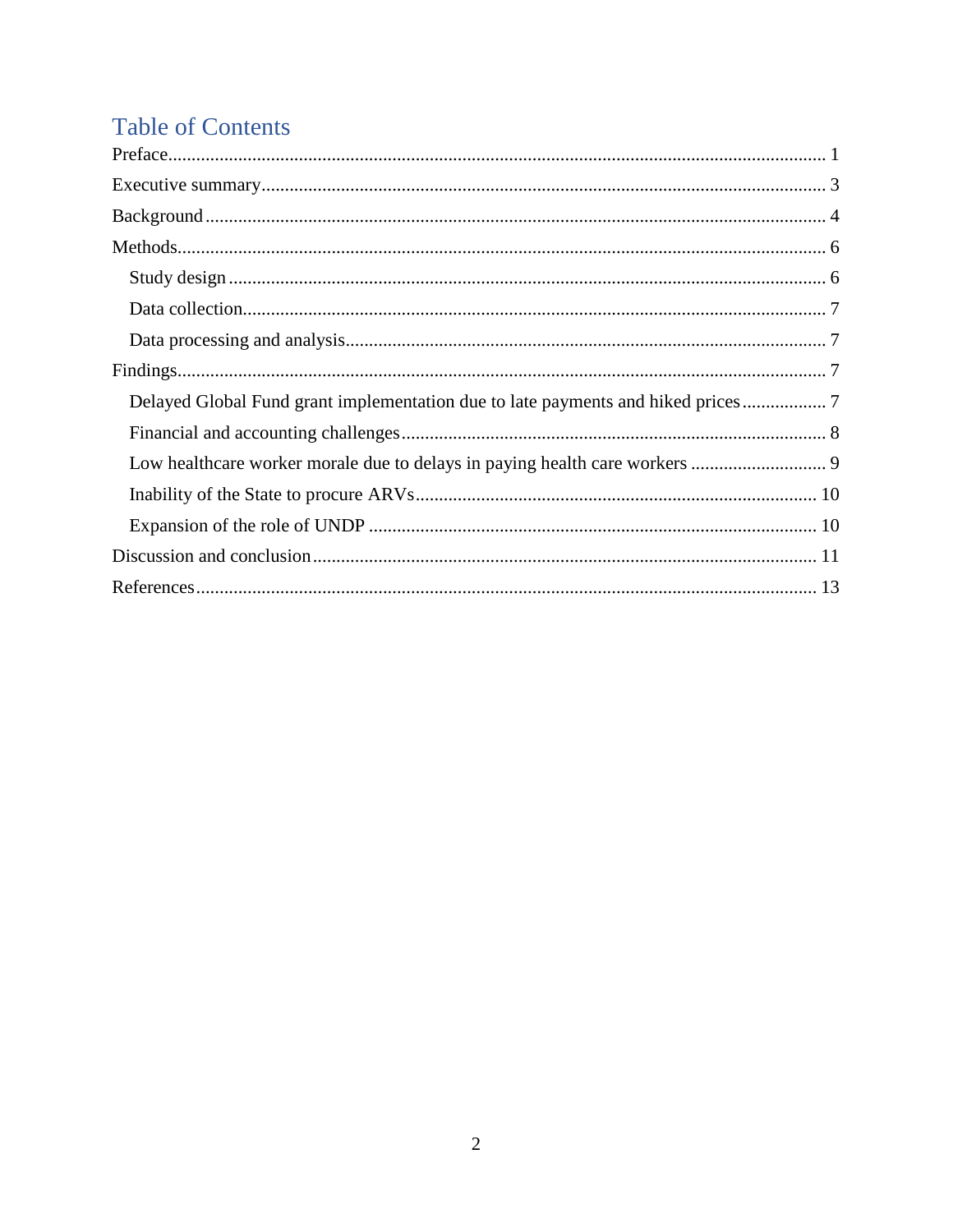#### <span id="page-3-0"></span>Executive summary

Zimbabwe is among African countries with the highest HIV prevalence, with adult prevalence of 13.3% in 2017. The country has a generalized HIV epidemic but has higher prevalence rate among key populations. It is also among the 30 high TB countries in the world and has a major malaria public health problem. The Global Fund to Fight AIDS, Tuberculosis and Malaria has been supporting Zimbabwe to fight the three diseases.

Zimbabwe's economy relies on its agriculture and mining sectors. Between 1998 and 2008, Zimbabwe's economy shrunk significantly due to economic consequences of a land reform program. As a result, the country faced severe episode of hyperinflation in recorded history. Due to the hyperinflation, Zimbabwe abandoned the use of Zimbabwean dollar in February 2009 and opted for the use of US dollar, a foreign currency, as the main means of exchange. This dollarization stabilized the economy and cured the hyperinflation.

In November 2016, Zimbabwe introduced bond notes as a financial instrument for use within the country to remedy the scarcity of foreign reserves and promote exports. Although the bond notes were issued officially at par with the US Dollar (1:1), the bond note lost value on parallel markets. On 1 October 2018, Zimbabwe introduced monetary and fiscal policy measures that brought turmoil in the economy. The Reserve Bank of Zimbabwe (RBZ) required retail banks to separate foreign currency accounts (FCAs) into two categories: the Nostro denominated in foreign currency and Real Time Gross Settlement (RTGS) denominated in bond notes. At the same time, the Minister of Finance and Economic Development announced hiked taxes on electronic transactions: every dollar transferred electronically in Zimbabwe attracted a two (2) percent tax.

We sought to explore the effect of these changes in monetary and fiscal policies on Global Fund grants in Zimbabwe. Data for the study came from two sources: document reviews and key informant interviews.

The change in monetary and fiscal policies had negatively affected Global Fund grants in Zimbabwe. First, it delayed Global Fund grant implementation, particularly during the last quarter of 2018, due to challenges in paying for goods and services. Suppliers and healthcare workers were unwilling to accept transfers because of the high likelihood of receiving bond notes and not US dollars. Secondly, the change in monetary policy brought about differences in the exchange rates, which affected the prices of goods and services thereby introducing difficulties in establishing value for money.

Thirdly, the healthcare workers were affected by the change in monetary policy as there were delays in paying their top-up allowances. This lowered their morale. Fourthly, it affected the ability of the State, particularly National AIDS Council (NAC), to procure ARVs. Fifthly, it contributed to the expanded role of UNDP, at the expense of the Ministry of Health and Child Care, to procure some essential drugs and non-health products outside the Global Fund Pooled Procurement Mechanism (PPM) and the Global Drug Facility (GDF) mechanism.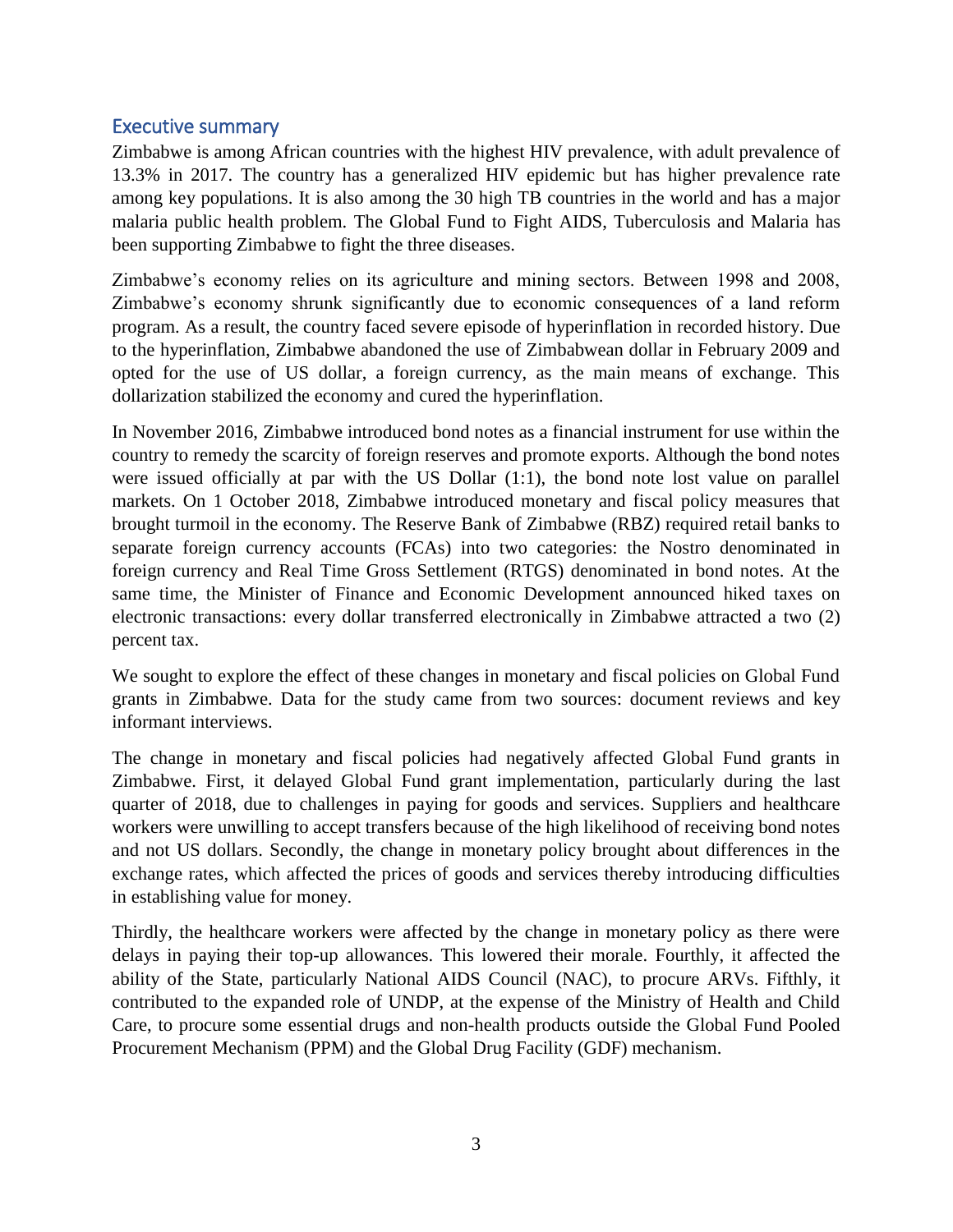## <span id="page-4-0"></span>**Background**

Zimbabwe is among African countries with the highest HIV prevalence. In 2017, the country had an adult prevalence of 13.3%, higher than that of eastern and southern Africa (region with highest HIV prevalence globally) of  $6.8\%$  <sup>1</sup>. The HIV prevalence was higher among women (16.1%) than men (10.5%) in 2017<sup>2</sup>. Young women aged  $20 - 24$  years bear a disproportional HIV burden: HIV prevalence among them was 2.78 times that of men of the same age group. Social and structural factors such as early sexual debut and transactional sex are among the main drivers of HIV epidemic in Zimbabwe, particularly among the adolescent girls and young women  $(AGYW)^3$ . Although Zimbabwe has a generalized HIV epidemic, the prevalence rate is higher among key populations. For instance, in 2017 HIV prevalence was 56.2% among sex workers, 31% among men who have sex with men (MSM) and 28% among prisoners  $2$ . The country has recorded significant success in the HIV fight: the number of new HIV infections declined from 79,000 in 2010 to 41,000 in 2017; and that of AIDS-related deaths from 60,000 to 22,000 in the same years  $<sup>1</sup>$ .</sup>

Zimbabwe is among the 30 high TB countries in the world. In 2017 (the latest year with available data), the TB incidence was 221 cases per 100,000 population, lower than Africa's (region with highest TB incidence globally) of 237 cases per 100,000 population but higher than the global rate of 133 cases per  $100,000$  population  $4$ . TB incidence was higher among males than females, with 21 and 15 cases per  $1,000$  people respectively  $4$ . In the same year, Zimbabwe's estimated TB mortality rate was 50 deaths per 100,000 population, higher than the global estimates of 21 deaths per 100,000 population.

Malaria is also a major public health problem in Zimbabwe, especially during the rainy season when more than half the population is at risk of getting it. In 2016, Zimbabwe's malaria incidence declined to 21 cases per 1,000 population, down from 39 cases per 1,000 population in 2014 <sup>5</sup> . Still in 2016, most (82%) of malaria cases in Zimbabwe occurred in three of the ten provinces which are Manicaland, Mashonaland East and Mashonaland Central <sup>6</sup>. The risk of malaria is highest in regions bordering Mozambique and Zambia. Zimbabwe has 20 districts, out of the 47 with malaria transmission, implementing malaria elimination activities <sup>7</sup>.

The Global Fund to Fight AIDS, Tuberculosis and Malaria grants accounts for 48% of the main funding for HIV in Zimbabwe <sup>89</sup>. For the current implementation period 2018–2020, Zimbabwe allocation was US\$ 501,872,596; 85% of this amount (US\$ 426,411,012) was for HIV, while 10% (US\$ 51,685,777) went to Malaria and 5% (US\$ 23,775,807) to TB <sup>10</sup>. The United Nations Development Programme (UNDP) is the Principal Recipient (PR) for the HIV and AIDS grant while the Ministry of Health and Child Care (MOHCC) is the PR for TB and Malaria grants. Zimbabwe is a high impact country for Global Fund and has been on additional safeguard policy (ASP) since 2009.

Before the Global Fund was created and with the aim of raising funds for its national HIV programmes, Zimbabwe introduced the National AIDS Trust Fund (NATF), known as 'AIDS Levy', in 1999. Formal employers and their employees in Zimbabwe are required to contribute 3% of their profits and income, respectively, to the AIDS Levy. Since 2016, Zimbabwe's mining sector was roped in to contribute to the AIDS levy  $11$ . On average, the AIDS Levy generate about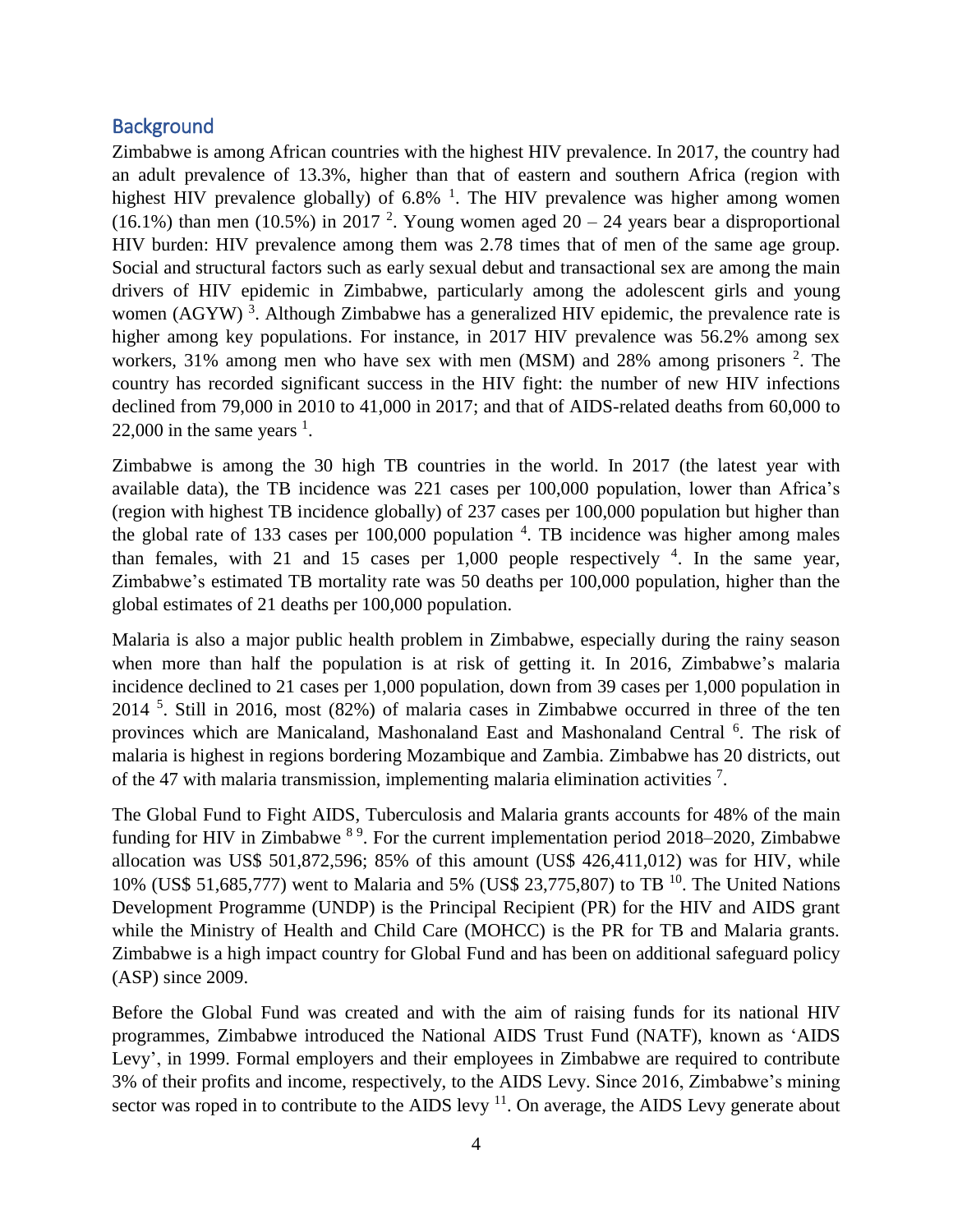US\$ 35 million annually, half of which is used to procure ARVs and the rest spent on HIV prevention and administrative costs<sup>9</sup>. The National AIDS Council (NAC) administer the AIDS levy.

Zimbabwe's economy relies mainly on its agriculture and mining sectors  $12$ . Value added tax (VAT), income and excise tax are the main source of state revenue in Zimbabwe. Between 1998 and 2008, Zimbabwe's economy shrunk significantly due to economic consequences of a land reform program referred as Fast Track Land Reform Programme (FTLRP). This policy effected fully in 2000 aimed to transfer agricultural lands from a minority White Zimbabweans who constituted less than one percent of the population and owned 70% of arable land to their Blacks compatriots. The policy was followed by international sanctions which precipitated penuries, lack of investor confidence, price controls among other factors <sup>13</sup>.

Zimbabwe faced the second most severe episode of hyperinflation in recorded history in November 2008 when the value of the Zimbabwean dollar, its official currency, decreased by 79.6 billion percent  $14$ . As a result of the hyperinflation, Zimbabwe abandoned the use of Zimbabwean dollar in February 2009 and opted for the use of US dollar, a foreign currency, as the main means of exchange  $15$ . This dollarization stabilized the economy  $16$  and cured the hyperinflation. While the dollarization solved the inflation problem, it came with the inability to use monetary policy, especially the devaluation, to boost exports or address other economic challenges.



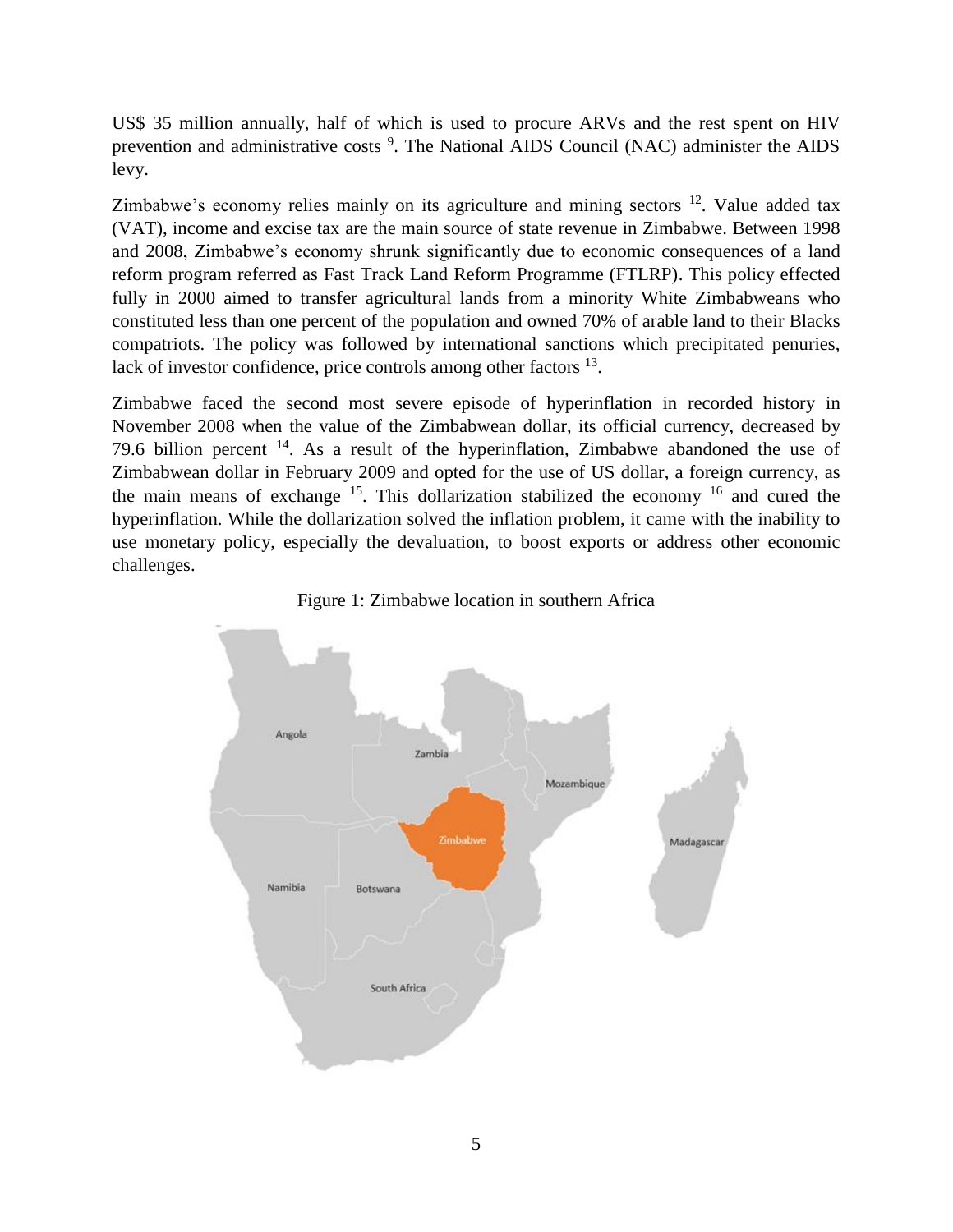In November 2016, Zimbabwe introduced bond notes as a financial instrument for use within the country <sup>15</sup> to remedy the scarcity of foreign reserves and promote exports. Although the bond notes were issued officially at par with the US Dollar (1:1), the bond note lost value on parallel markets, and by September 2018 they traded at discount of up to one USD for 1.80 bond notes. By February 2019, when RBZ renamed bond notes as 'RTGS dollars', they had further lost value on the parallel market, exchange at 1 USD for 4 bond notes  $17-19$ . As of 24 June 2019, the parallel market rate of USD to RTGS dollar was 1:11 while the official rate was 1:6<sup>20</sup>. Nevertheless, the US dollar remained the main currency and health programs, even those managed by the State, held bank accounts denominated in USD for payment of health workers, purchasing of health commodities, fuel, utilities and other payment necessary for a functioning health system.

On 1 October 2018, Zimbabwe introduced monetary and fiscal policy measures that brought turmoil in the economy. First, the Reserve Bank of Zimbabwe (RBZ) required retail banks to separate foreign currency accounts (FCAs) into two categories: the Nostro and Real Time Gross Settlement (RTGS). The RBZ directed retail banks to separate the FCAs without account holders' consent but based on the principle of know-your-client (KYC). The Nostro accounts remained in foreign currency while the RTGS accounts were all denominated in bond notes and coins only  $2^1$ . There was no mechanism to transfer foreign currency among banks, and when a Nostro account holder transferred fund to another account outside its bank, the receiver would receive RTGS denominated in bond notes (local currency). This policy brought economic turmoil as Zimbabweans were reluctant to accept bond notes that had lower values in the market. Second, the Minister of Finance and Economic Development announced hiked taxes on electronic transactions: every dollar transferred electronically in Zimbabwe attracted a two (2) percent tax. This was an increase from the five (5) cents charged for every transaction regardless of the amount, in effect since January 2003<sup>22</sup>.

Facing economic crisis, in February 2019, the RBZ announced a second monetary policy and established an inter-bank foreign exchange to allow transfers across banks, renamed the local currency as 'RTGS dollar', <sup>19</sup> and to let the exchange rate be determined by market forces and not by RBZ policy. The Zimbabwe government required all entities in the country to settle domestic transactions using the RTGS dollar. Thus, health programs, health workers and all Zimbabweans were to use the RTGS dollar in the delivery of health services.

We sought to explore the effect of these changes in monetary and fiscal policies on Global Fund grants in Zimbabwe and discuss the way forward. Findings of the study intend to strengthen Global Fund grants implementation in Zimbabwe.

# <span id="page-6-0"></span>Methods

# <span id="page-6-1"></span>Study design

This study is exploratory qualitative case study on effect of change in monetary and fiscal system on Global Fund grants.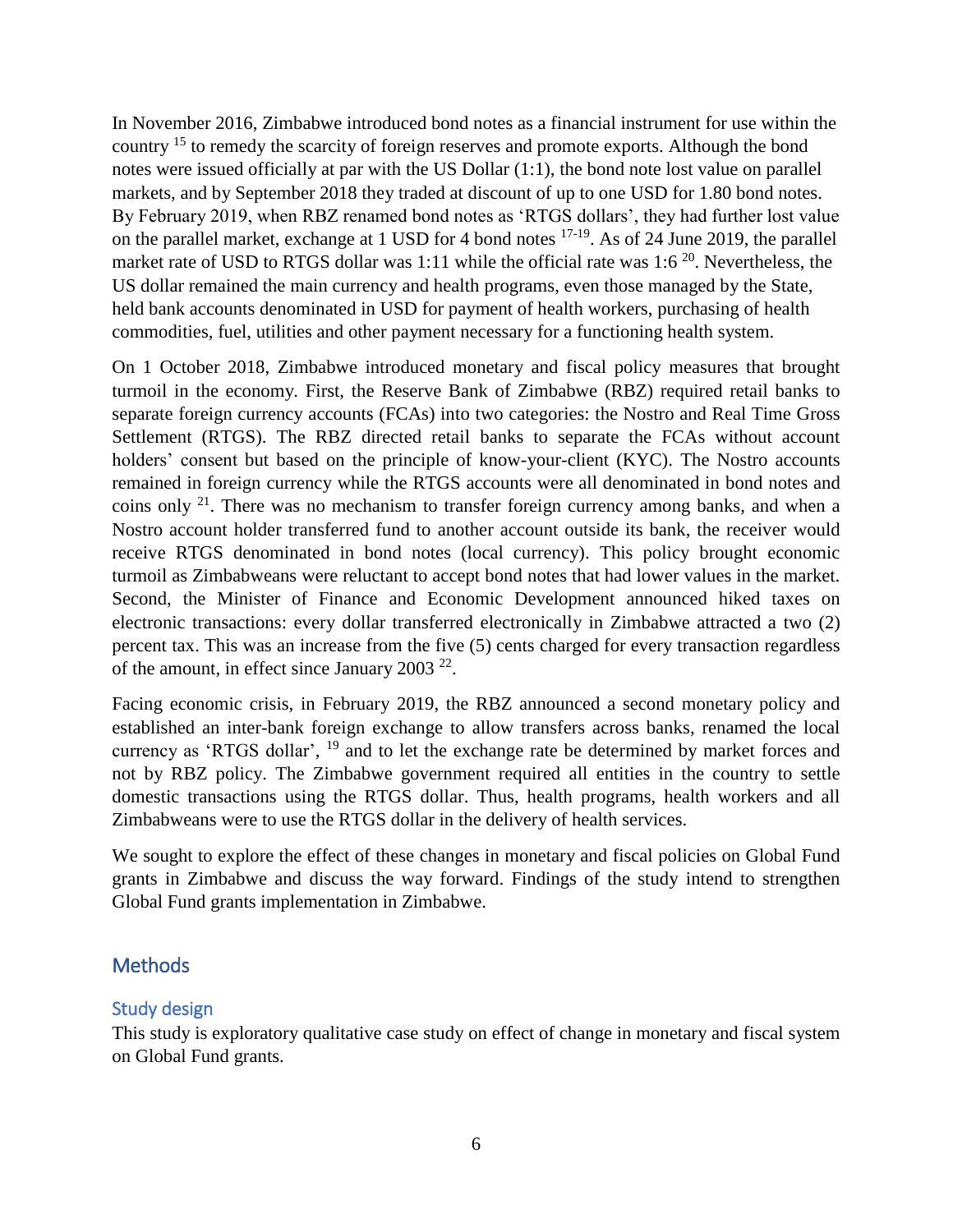#### <span id="page-7-0"></span>Data collection

Data came from two sources. The first source is the review of official documents of the Global Fund, the Reserve Bank of Zimbabwe, and other government entities that issue direction on money and health policy. The second source of data was key informant interviews conducted via Skype and phone calls. The key informants were employees of the Principal Recipients, the Global Fund Secretariat, Global Fund grants implementers and civil society in Zimbabwe. The key informants' selection was purposively done based on their familiarity with Global Fund grants implementation in Zimbabwe. We prepared semi-structured interview guides to help in data collection. For interviewees comfort and encouraging fluent dialogue with detailed responses, the interviewer adopted a conversational style of interviewing.

The interviewer asked a set of open-ended questions that revolved around the change in monetary and fiscal policies, and Global Fund grant implementation in Zimbabwe. Documentation of the responses was through note taking. We conducted the interviews at the end of May and early June 2019.

#### <span id="page-7-1"></span>Data processing and analysis

This study analysis used the framework analysis for qualitative content. Initial analysis was done by categorizing issues highlighted by the interviewees. The highlighted issues informed thematic framework development. Deeper analysis was done by indexing data within thematic framework thereby guiding identification of themes.

# <span id="page-7-2"></span>Findings

From the analysis, five themes were identified:

- 1. Delayed Global Fund grant implementation,
- 2. Financial and accounting challenges,
- 3. Low healthcare worker morale,
- 4. Inability of the State to procure ARVs,
- 5. Expansion of the UNDP's role.

#### <span id="page-7-3"></span>Delayed Global Fund grant implementation due to late payments and hiked prices

In Zimbabwe, the was delay in Global Fund grant implementation particularly during the last quarter of 2018, following the monetary policy requiring the separation of foreign accounts into Nostro and RTGS, because of challenges in paying for goods and services. Retail banks automatically converted all the cash balances in the established RTGS FCA accounts, at the time of the announcement of the monetary policy, to RTGS denominated in bond notes. However, the policy did not provide a framework for interbank transactions in USD in effect blocking electronic bank transfers from one bank to another in USD.

Suppliers and healthcare workers were unwilling to accept transfers because of the high likelihood of receiving bond notes and not US dollars. The RTGS accounts denominated in bond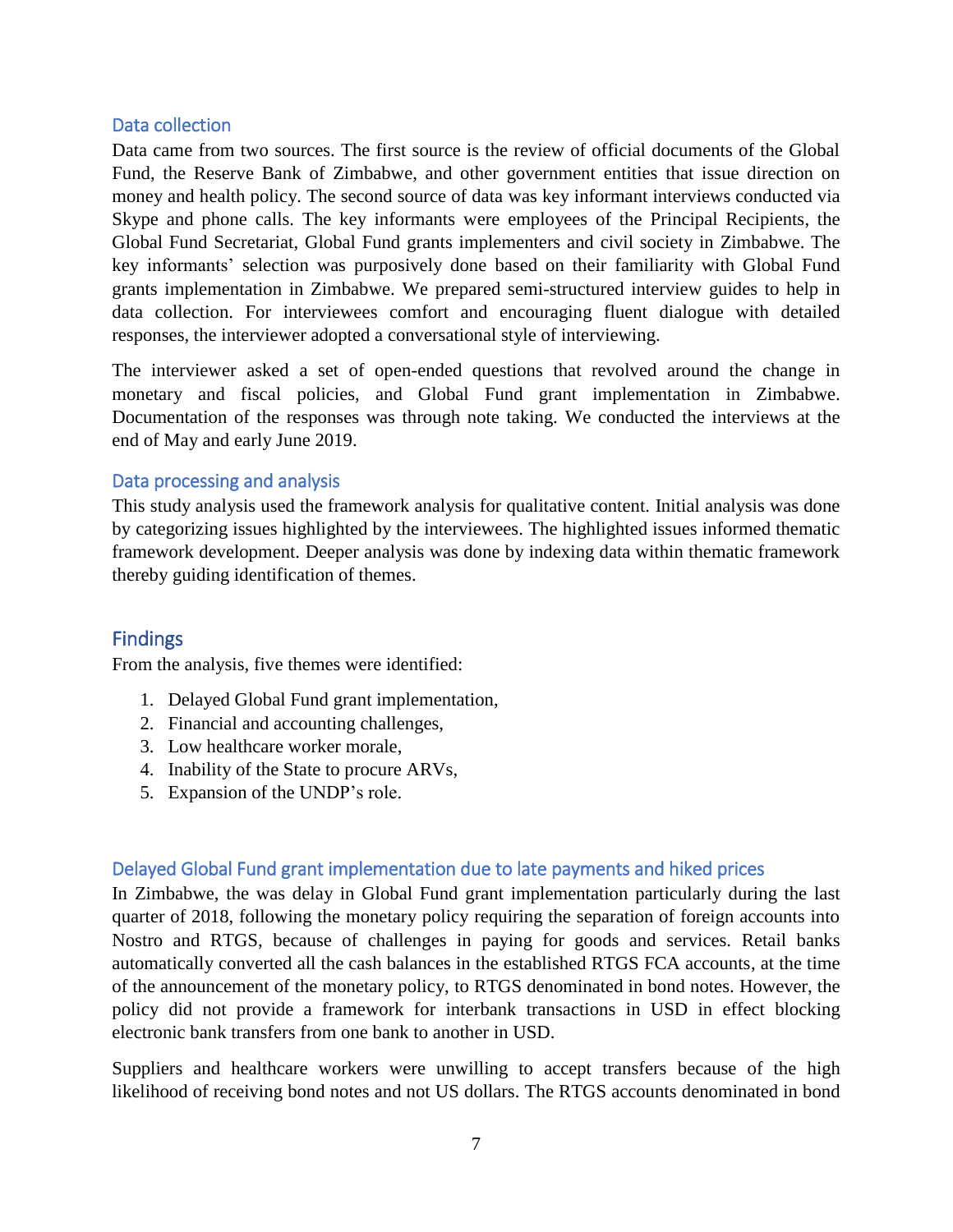notes was not exchanged outside the central bank at 1:1 at parity that the reserve bank announced. As a key informant states,

*"The Monetary Policy had immediate impact on grant implementation to the extent that most of planned programmatic activities could not be implemented as planned in for the last quarter of last year [2018] …. even in situations where implementation had been done people were not willing to accept payment because it would be done in RTGS and they would not get the same value, and thus affecting year 1 financial performance of the grant"* (KII 1, Principal Recipient, UNDP)*.*

Another key informant also echoed these sentiments,

"*we were paying our community health workers…. their allowances in local currency as opposed to US dollar. Practically we all knew it was not 1:1 but in terms of policy it was 1:1"* (KII 2, Civil Society)

It was in February 2019 that the Reserve Bank of Zimbabwe established the framework for interbanking transactions and acknowledged that the RTGS was not the same as the US dollar. Upon this admission, the RBZ introduced an exchange rate of 2.5 RTGS for every US dollar. However, this rate was lower than the then prevailing parallel market rate of 4 RTGS for every US dollar.

#### <span id="page-8-0"></span>Financial and accounting challenges

The differences in the exchange rates also affected the prices of goods and services thereby creating disparity between the budgeted and quoted unit cost. Also, the change in monetary policy also introduced difficulties in establishing value for money, as indicated by a key informant,

*"there is a drop in procurement of all goods and services in [the] country, so everything which is not dollar priced will have a different price [in bond notes] so value for money is difficult to establish."* (KII 4, Global Fund)

Difference between the official and parallel market US dollar exchange rates in Zimbabwe posed grant accountability challenges. For instance, if the exchange rate of one US dollar was 3.5 and 5.5 RTGS dollars in the official and parallel market rates, respectively, the goods and services quoted in local currency can only be accounted for using the 3.5 rate which did not reflect the true value of the US dollar as indicated by a key informant,

*"if the price is quoted in local currency but you want to pay in USD it means you have to convert it using 3.5 [official exchange rate] so you end up using more US dollars"* (KII 2, Civil Society)*.* 

In fact, those who used the formal channels got fewer local currencies so can fund fewer activities.

Global Fund grants were newly subjected to 2% tax on all electronic transactions introduced on 1 October 2018. The Global Fund resources under UNDP, the HIV principal recipient (PR) in Zimbabwe, were not affected due to their UN status (the UNDP was exempted as part of the Convention on the Privileges and Immunities of the UN); however, the UNDP sub-recipients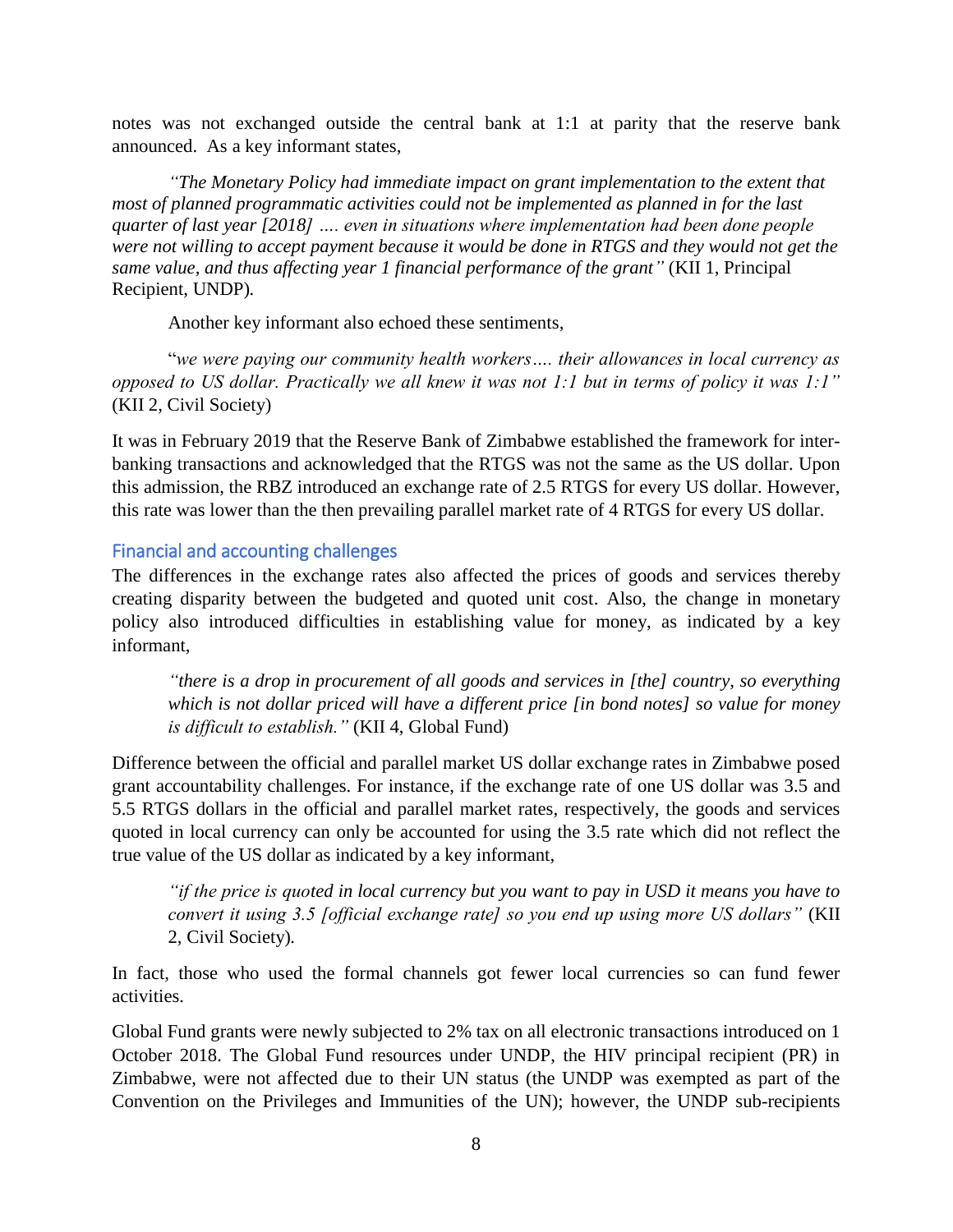were not. In fact, Global Fund grant implementers paid the tax as from October 2018 when it was introduced as indicated by a key informant:

*"…some of the implications, as part of the fiscal policy to introduce a 2% tax on all electronic transactions and there was no exemption meaning that the Global Fund resources […] were supposed to pay taxes using Global Fund [resources] ….and indeed the deductions were automatically done."* (KII 1, Principal Recipient, UNDP)

Cascading grant funds from the PRs to the implementers attracted more charges depending on the number of bank accounts it has to go through as indicated by a key informant,

*"If there are three layers to the community organization ….if [money] is sent to three different bank accounts, it attracts three times the 2% because every transaction is affected, so the cost is on Global Fund grants, but it is not just Global Fund grants but every transaction, its universal."* (KII 4, Global Fund)

UNDP and the MOHCC engaged the Minister of Finance to exempt tax on Global Fund resources and obtained this approval in March 2019, pending the issuance of Statutory Instrument by Parliament. Thus, all the Global Fund grant implementers that paid the tax had to get a refund as indicated by a key informant:

*"but […] we are not going to lose any funds because we put in place a tracking tool to document all the payments, and those partners who had paid had to get the refund. So, going forward the Global Fund resources […] will not be affected by this new tax. But it was a challenge initially, it took time to engage at the highest level"* (KII 1, Principal Recipient, UNDP)

UNDP had earlier engaged with the Reserve Bank and the Ministry of Finance to ring fence all Global Fund and UN resources and ensured US dollars were available as and when needed. This ring-fencing facility was availed with Standard Chartered Bank—the UN bank in Zimbabwe. At the beginning of the new grant in 2018, UNDP requested its sub-recipients to open bank accounts with Standard Chartered Bank to ease implementers' access to US dollars while reducing disbursement delay with the view of a timely implementation. But implementers receiving funds in other banks could not receive them in USD.

#### <span id="page-9-0"></span>Low healthcare worker morale due to delays in paying health care workers

The Global Fund grant in Zimbabwe provides for a top-up allowance for health care workers, paid in USD, as an incentive and retain them. As a result of the changes in the monetary policy, over 24,000 healthcare workers could not receive their top-up allowances from the Global Fund grants in USD, affecting their morale and thereby slowing down implementation of programs supported by the Global Fund. Moreover, payment to over 7,600 village health workers supported by the Global Fund was not timely, due to the same challenges. The lack of payment of top-up allowances to health workers may have contributed to their industrial action, as indicated by a key informant:

*"the village health workers, community health workers, who are supposed to be out there providing services who cannot be paid their salaries, their allowances and with all that*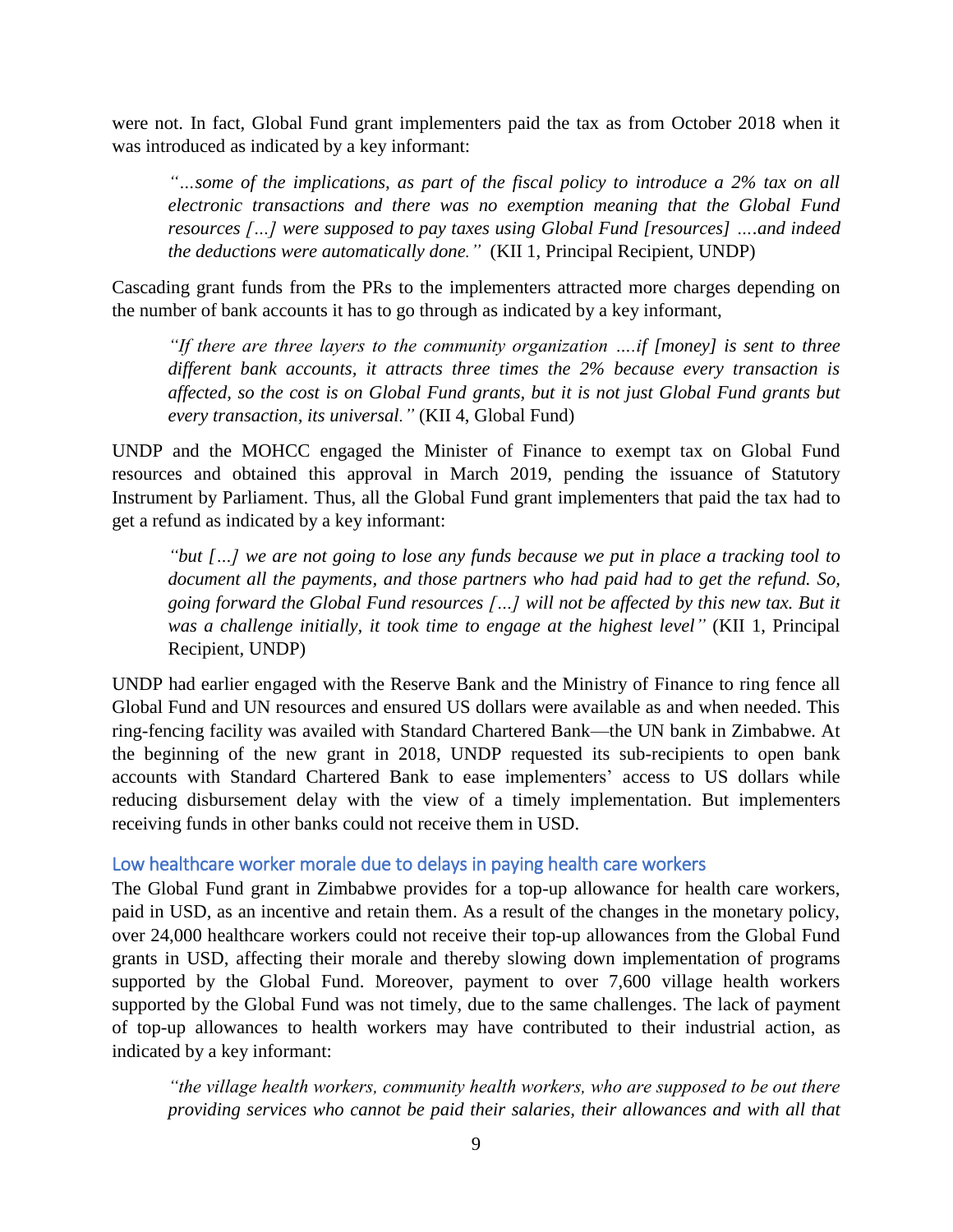*what do we expect? Certainly, their morale is affected and since October there have been a series of strike action by health workers"* (KII 1, Principal Recipient, UNDP)

#### <span id="page-10-0"></span>Inability of the State to procure ARVs

Zimbabwe, like other countries receiving Global Fund investments, committed to fund part of the HIV responses with domestic funds. As part of this co-financing, NAC committed to procure ARVs for about 100,000 patients using the AIDS levy which are domestic funds raised through tax to fight HIV. However, the NAC could not honor this commitment as it could not get the equivalent USD needed even though it had adequate bond notes. As a temporary measure, the NAC requested the UNDP to procure ARVs using UNDP's own resources, ahead of schedule, to avoid treatment disruption among the 1.1 million people who are on ARV treatment. As stated by a key informant:

*"the challenge is […] the government committed to buy ARVS for […] patients. We are having challenges to access US dollars to do the actual procurement. So, there will be delays [of] government to meet its obligations."* (KII 3, Sub-Recipient)

Compounding the issues of obtaining US dollars is the depreciation of the bond-note:

*"the problem is what was set aside was about 30 million dollars which we thought was equivalent to US dollars because the rate was 1:1 but we woke up one morning after the change in the monetary policy when we introduced the RTGS dollars again, it was no longer 30 million US Dollars again it was something else"* (KII 2, Civil Society)

In 2019, Zimbabwe had shortage of ARVs arising from the gap between targets and commitments by donors (Global Fund and PEPFAR) and NAC. The Global Fund bridged the gap by re-investing savings made from procurement of ARVs. Thus, Zimbabwe has enough ARVs for the year 2019 as stated by our key informant,

*"this [2019] year, there are no stock-outs and there will be drug supply irrespective of the economic situation."* (KII 4, Global Fund)

According to the formers Permanent Secretary of the Ministry of Health and Child Care, Zimbabwe is still committed to meet its co-financing commitments, despite the inability to procure ARVs using RTGS dollars from the AIDS levy. The MOHCC is considering swapping its co-financing commitment, which needs foreign currency, with other HIV-related activities that are payable with local currency.

#### <span id="page-10-1"></span>Expansion of the role of UNDP

The State PR for TB and malaria, the MOHCC, procured some health products and non-health products through the Global Fund Pooled Procurement Mechanism (PPM) and the Global Drug Facility (GDF). However, the MOHCC could not procure other health products and non-health products outside those mechanisms, after the change in monetary policy. To deal with the challenge, UNDP's role was expanded beyond its initial fund administrator role to the government PR, to procuring some essential drugs and non-health products, outside the PPM and GDF mechanism.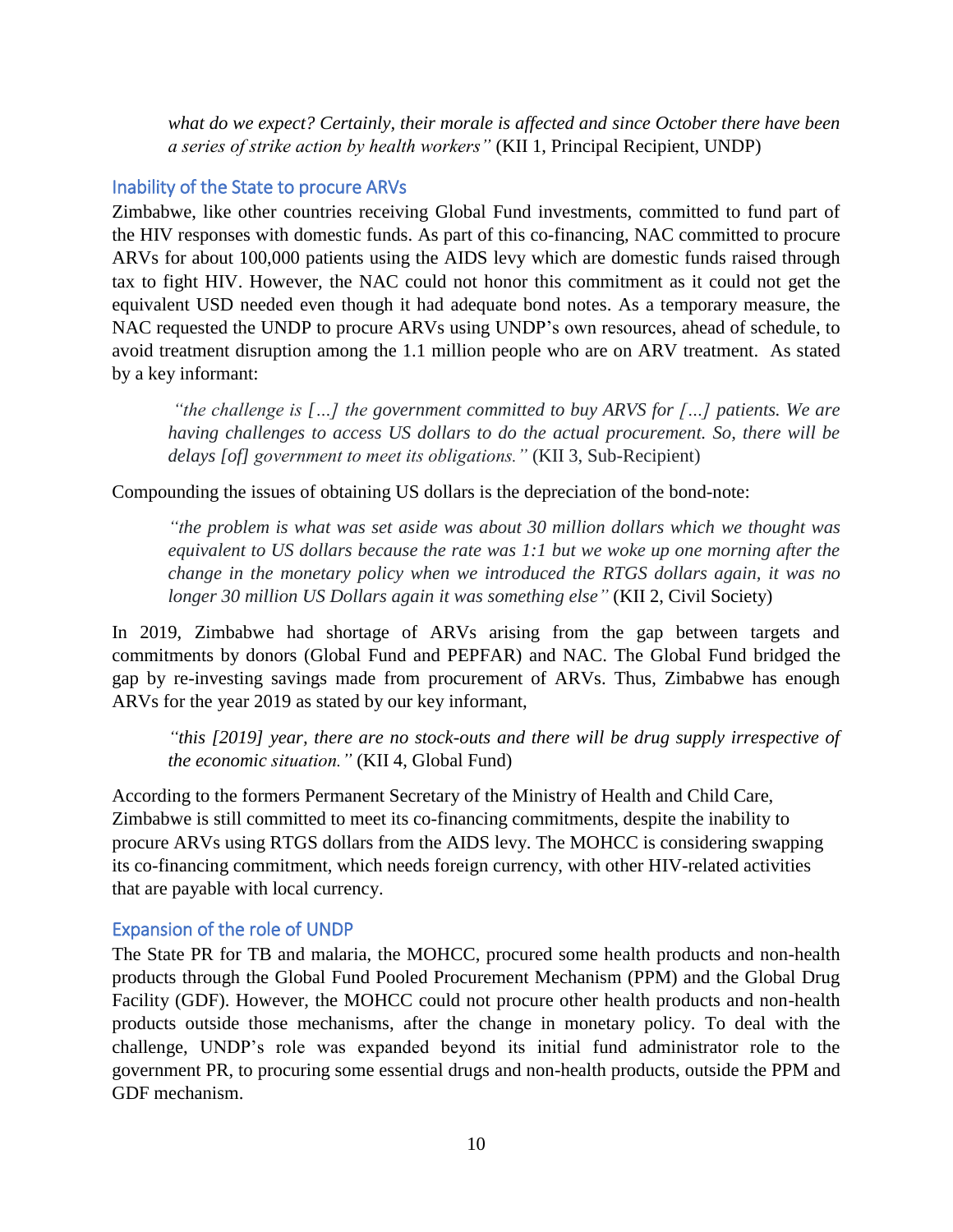In the original agreement, the UNDP was a fund administrator; its role was to verify the procurements processes to ensure that they comply with both national and international standards and make recommendations for local procurement payments, but not to procure commodities for the MOHCC. The UNDP was to sequester funds, oversee procurement and strengthen capacity in supply chain and financial management systems.

With the monetary challenges, the MOHCC requested the UNDP to procure some health and non-health products on its behalf, as our key informant said:

*"So we have had amendment to the Support Services Agreement with both the Global Fund and MOHCC as we speak, and we are doing some procurement of health and nonhealth products that they should have procured on their own"* (KII 1, Principal Recipient, UNDP)

### <span id="page-11-0"></span>Discussion and conclusion

We set to explore the effect of change in Zimbabwe monetary system and policies on Global Fund grants. The change in monetary policies slowed grant disbursement to local implementers and thus implementation, introduced new grant financial and accounting challenges, lowered morale of healthcare workers, and lowered market value of government funds to be used for procurement of health commodities. The turmoil consecutive to the policy change led to expansion of the role of UNDP for procurement and fund administration support services at the expense of the national ministry.

The policy requiring separation of banks accounts into Nostro and RTGS affected grants in several ways. First, consumers lost confidence in the local currency leading to its depreciation relative to US dollars in parallel markets compared to the set official rates. Considering that most traders, service providers and suppliers preferred payments in US dollar and the fact that the parallel market exchange rate was at higher premiums <sup>15</sup>, the purchasing power of Global Funds grant in implementers accounts using official route was lowered. Overvaluation of local currency has been associated with shortages in foreign exchange  $^{23}$  reducing the ability of Zimbabwe to import essential drugs.

Second, the framework for interbank transactions in US dollars was absent for five months rending impossible the transfer of funds denominated in foreign currency between banks. The absence of the framework for interbank USD transactions delayed payments to suppliers and healthcare workers unwilling to be paid in the lower value local currency. In fact, for residents, accepting payment in local currency at the exchange rate at par with US dollars would have shortchanged them in the parallel market where they often exchange currencies. Unless acceleration plans are put in place, programs supported by the Global Fund for the 2018-2020 are at risk of delayed implementation.

Third, the change in monetary policy delayed salary payments to health workers in Zimbabwe thereby lowering their morale. Similar findings have been reported in low and middle income countries, where delays in salaries payments were documented to cause fear, anxiety and lower morale of health workers  $24 \times 25$ . Besides being a demotivator, delayed payments is one of the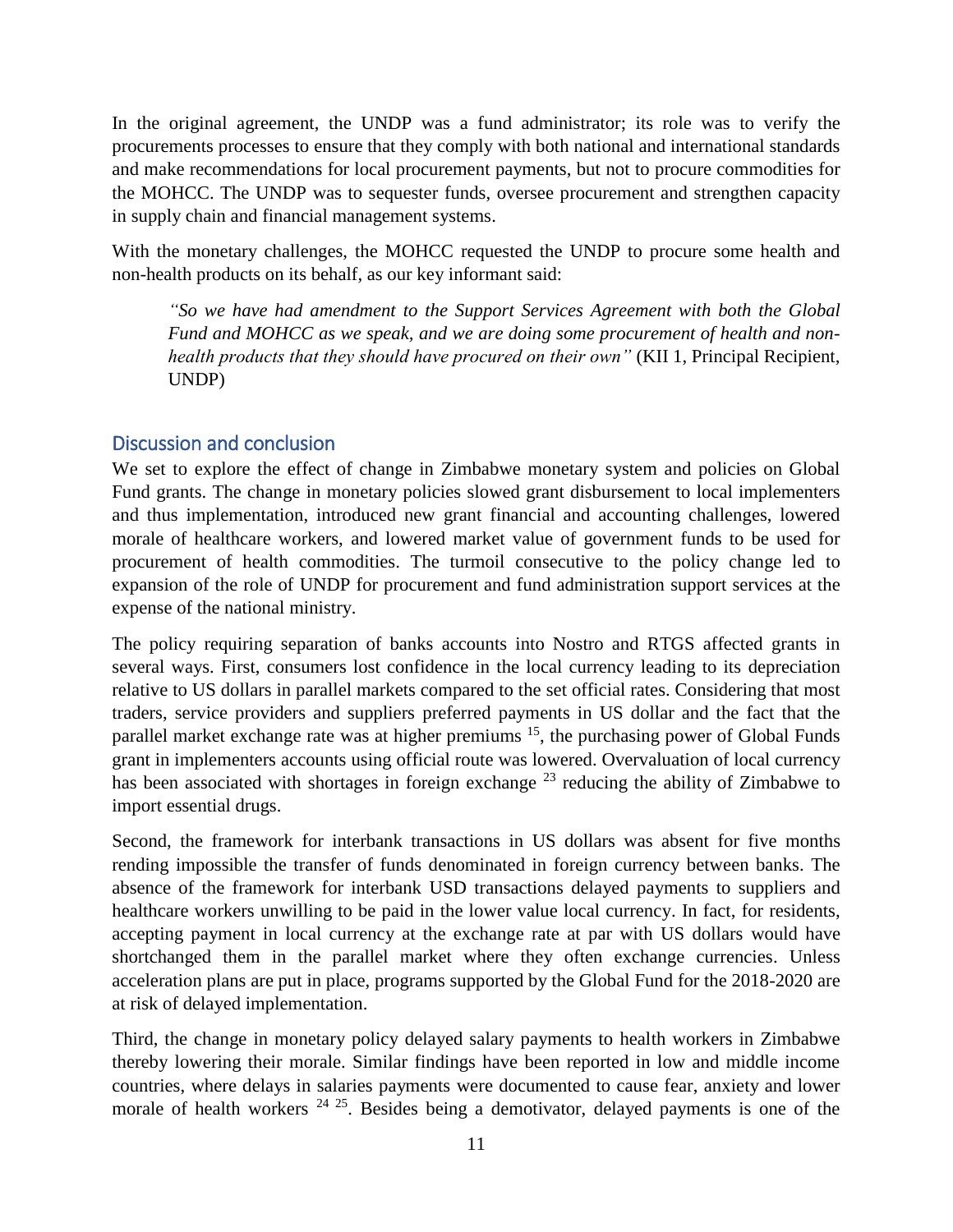factors that may influence health workers to leave health service  $26$  or resort to industrial action <sup>27</sup>. Considering that health workforce is one of the key pillars of a functional health system  $^{28}$ , the delay of their payments could not only negatively affect service delivery and the fight against the three diseases but the entire health system in Zimbabwe. Additionally, it may hamper efforts to fight brain drain in programs supported by the Global Fund in Zimbabwe.

Requesting implementers to open bank accounts with Standard Chartered Bank to allow access to USD was a good initiative in tackling grant disbursement delays. However, the initiative did not solve the challenge of access to USD to those without accounts with Standard Chartered Bank. The solution to this issue lies with the country using a currency accepted by its citizens as a stable means of payment.

The Zimbabwe AIDS levy is regarded as an international best practice to increase domestic financing to HIV programs <sup>11</sup>. According to UNAIDS, the AIDS levy is an innovative fund that ensures sustainability of HIV programming and reduces reliance on international financing <sup>29</sup>. Findings from this study indicate that the AIDS levy is at risk of losing its glory as it has lost its buying power when it was converted to local currency (RTGS). Zimbabwe committed to meet co-financing using AIDS Levy<sup>9</sup> to procure ARVs. However, NAC which administer the AIDS levy could not access foreign currency to procure essential drugs from international suppliers. In the current circumstances, the co-financing commitment can be considered at risk until the national currency stabilizes. Such issues are beyond the Global Fund grants and are related to country sovereignty. Nevertheless, a speedy solution to the depreciating local currency is needed to enable the NAC and other government institutions to procure ARVs and other commodities. The well-being of the 1.3 million Zimbabweans who live with HIV as well as the prevention effort towards the remaining of the 15.2 millions of Zimbabweans depends greatly on it.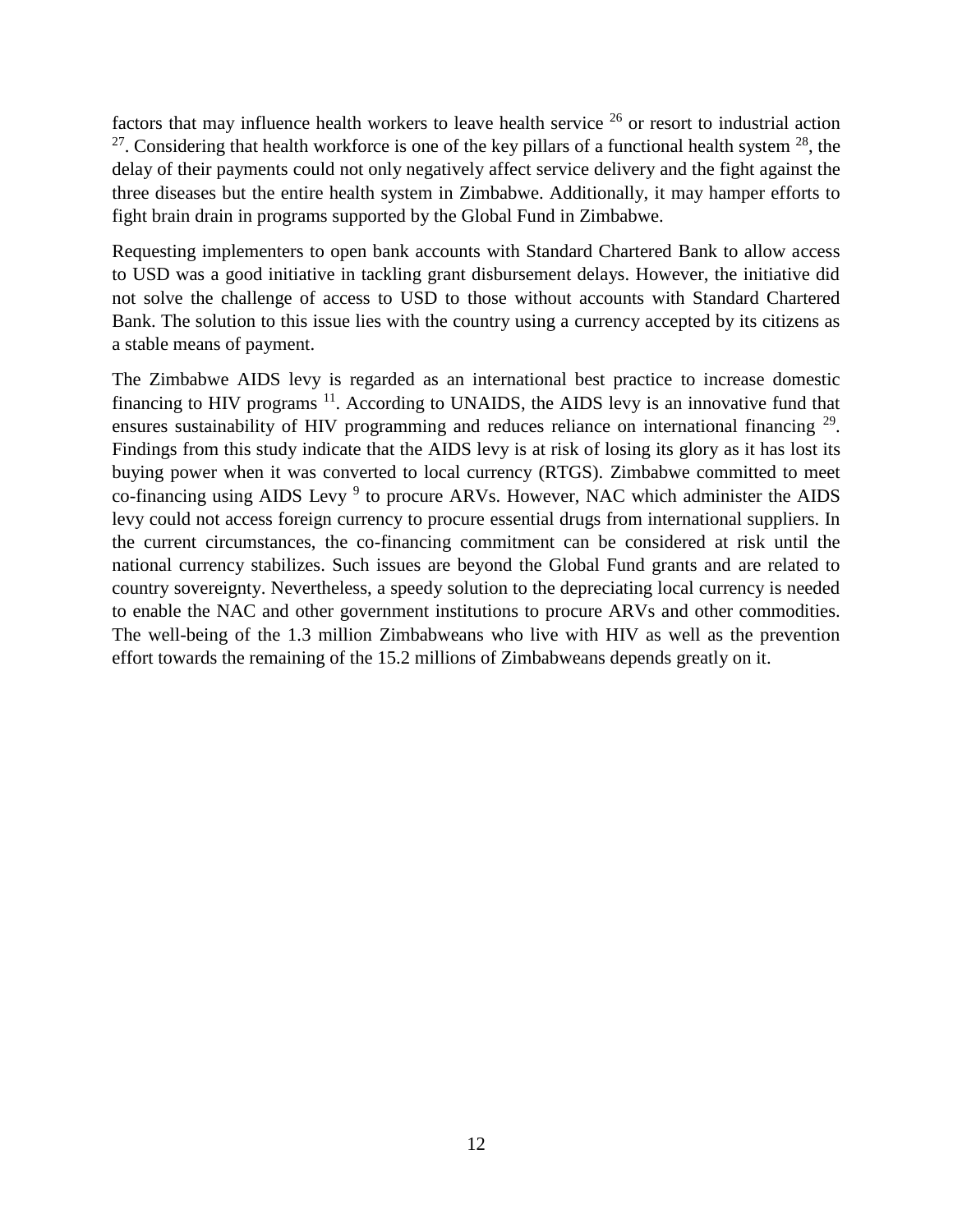#### <span id="page-13-0"></span>References

- 1. UNAIDS. UNAIDS data 2018. Geneva,Switzerland: UNAIDS, 2018:376.
- 2. UNAIDS. Country Factsheets Zimbabwe. 2019. <http://www.unaids.org/en/regionscountries/countries/zimbabwe> (accessed 13 May 2019).
- 3. National AIDS Council. Global AIDS Response Progress Report 2017. *GAM Zimbabwe Country Report* 2017. [https://www.unaids.org/sites/default/files/country/documents/ZWE\\_2017\\_countryreport.pdf](https://www.unaids.org/sites/default/files/country/documents/ZWE_2017_countryreport.pdf) (accessed 14 May 2019).
- 4. WHO. Global Tuberculosis Report 2018. Geneva: World Health Organization, 2018:277.
- 5. Sande S, Zimba M, Mberikunashe J, et al. Progress towards malaria elimination in Zimbabwe with special reference to the period 2003–2015. *Malar J* 2017;16(1):295.
- 6. President's Malaria Initiative. Zimbabwe Malaria Operational Plan. 2018. [https://www.pmi.gov/docs/default-source/default-document-library/malaria-operational](https://www.pmi.gov/docs/default-source/default-document-library/malaria-operational-plans/fy-2018/fy-2018-zimbabwe-malaria-operational-plan.pdf?sfvrsn=7)[plans/fy-2018/fy-2018-zimbabwe-malaria-operational-plan.pdf?sfvrsn=7](https://www.pmi.gov/docs/default-source/default-document-library/malaria-operational-plans/fy-2018/fy-2018-zimbabwe-malaria-operational-plan.pdf?sfvrsn=7) (accessed 13 May 2019).
- 7. Ministry of Health and Child Care. National Malaria Control programme. 2018. [http://www.mohcc.gov.zw/index.php?option=com\\_content&view=article&id=174&Itemid=6](http://www.mohcc.gov.zw/index.php?option=com_content&view=article&id=174&Itemid=671) [71](http://www.mohcc.gov.zw/index.php?option=com_content&view=article&id=174&Itemid=671) (accessed 24 June 2019).
- 8. Ithibu A, Amendah D. Domestic financial contributions to HIV, TB, and malaria. 2019. [http://www.aidspan.org/sites/default/files/publications/Domestic%20financing%20for%20HI](http://www.aidspan.org/sites/default/files/publications/Domestic%20financing%20for%20HIV%2C%20TB%20and%20malaria.pdf) [V%2C%20TB%20and%20malaria.pdf](http://www.aidspan.org/sites/default/files/publications/Domestic%20financing%20for%20HIV%2C%20TB%20and%20malaria.pdf) (accessed 22 May 2019).
- 9. Global Fund. Funding Request. 2017. [http://docs.theglobalfund.org/program](http://docs.theglobalfund.org/program-documents/GF_PD_001_ac05386b-a9a3-4360-930e-b84628ec4623.zip)[documents/GF\\_PD\\_001\\_ac05386b-a9a3-4360-930e-b84628ec4623.zip](http://docs.theglobalfund.org/program-documents/GF_PD_001_ac05386b-a9a3-4360-930e-b84628ec4623.zip) (accessed 3 June 2019).
- 10. CCM Zimbabwe. Grants. 2019.<http://www.ccmzimbabwe.org.zw/index.php/grants> (accessed 13 May 2019).
- 11. Bhat N, Kilmarx PH, Dube F, et al. Zimbabwe's national AIDS levy: A case study. *SAHARA J : journal of Social Aspects of HIV/AIDS Research Alliance* 2016;13(1):1-7. doi: 10.1080/17290376.2015.1123646 [published Online First: 2016/01/20]
- 12. Malinga W. 'From an Agro-Based to a Mineral Resources-Dependent Economy': A Critical Review of the Contribution of Mineral Resources to the Economic Development of Zimbabwe. *Forum for Development Studies* 2018;45(1):71-95. doi: 10.1080/08039410.2017.1378711
- 13. Kairiza T. Unbundling Zimbabwe's journey to hyperinflation and official dollarization: National Graduate Institute for Policy Studies, 2009.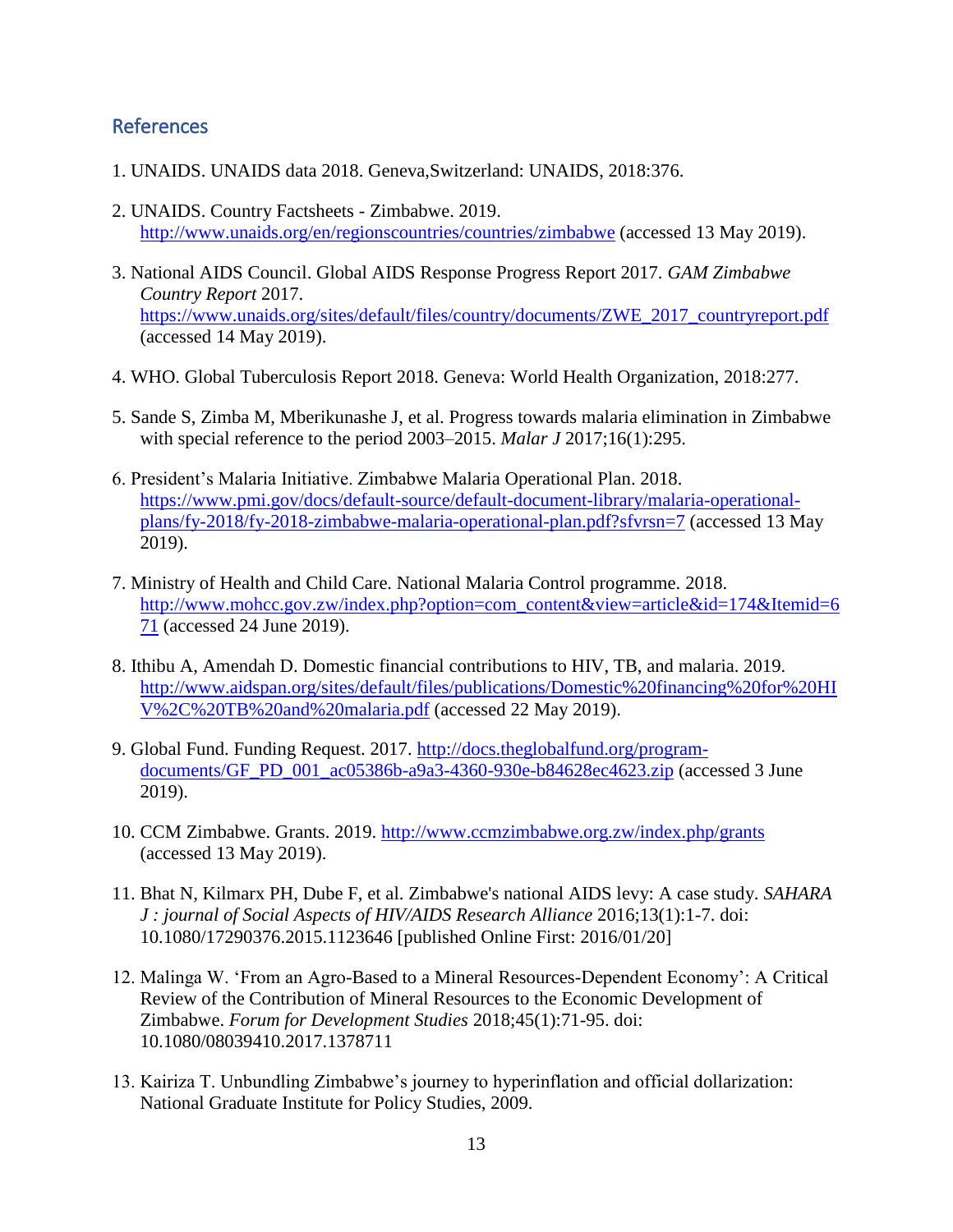- 14. Hanke SH, Kwok AK. On the measurement of Zimbabwe's hyperinflation. *Cato Journal* 2009;29(2):353.
- 15. Southall RJ. Bond notes, borrowing, and heading for bust: Zimbabwe's persistent crisis. *Canadian Journal of African Studies/Revue canadienne des études africaines* 2017;51(3):389-405.
- 16. Sikwila M. Dollarization and the Zimbabwe's Economy. *Journal of Economics and Behavioral Studies* 2013;5(6):398-405.
- 17. Mangudya J. Mid-term monetary policy statement. 2016. <https://www.rbz.co.zw/documents/mps/mpssept2016.pdf> (accessed 15 May 2019).
- 18. Ndlovu R. New currency for Zimbabwe as foreign currency crisis deepens. *Sunday Times* 2019.
- 19. Reserve Bank of Zimbabwe. Establishment of an Inter-Bank Foreign Exchange Market to Restore Competitiveness. 2019.<https://www.rbz.co.zw/documents/mps/mpsfeb2019.pdf> (accessed 15 May 2019).
- 20. Xuxin. Zimbabwe government bans use of foreign currency as legal tender. *Xinhua* 2019.
- 21. Reserve Bank of Zimbabwe. Strengthening the Multi-Currency System for Value Preservation & Price Stability. 2018. <https://www.rbz.co.zw/documents/mps/mpsOct2018.pdf> (accessed 15 May 2019).
- 22. Media Institute of Southern Africa. Implications of electronic transactions tax on digital rights. 2018. [http://zimbabwe.misa.org/2018/10/03/implications-of-electronic-transactions](http://zimbabwe.misa.org/2018/10/03/implications-of-electronic-transactions-tax-on-digital-rights/)[tax-on-digital-rights/](http://zimbabwe.misa.org/2018/10/03/implications-of-electronic-transactions-tax-on-digital-rights/) (accessed 29 May 2019).
- 23. Conrad D, Jagessar J. Real Exchange Rate Misalignment and Economic Growth: The Case of Trinidad and Tobago. *Economies* 2018;6(4):52.
- 24. Tsofa B, Goodman C, Gilson L, et al. Devolution and its effects on health workforce and commodities management – early implementation experiences in Kilifi County, Kenya. *International Journal for Equity in Health* 2017;16(1):169. doi: 10.1186/s12939-017-0663-2
- 25. Singh D, Negin J, Otim M, et al. The effect of payment and incentives on motivation and focus of community health workers: five case studies from low-and middle-income countries. *Human resources for health* 2015;13(1):58.
- 26. Chimwaza W, Chipeta E, Ngwira A, et al. What makes staff consider leaving the health service in Malawi? *Human resources for health* 2014;12:17-17. doi: 10.1186/1478-4491-12- 17
- 27. Oleribe OO, Udofia D, Oladipo O, et al. Healthcare workers' industrial action in Nigeria: a cross-sectional survey of Nigerian physicians. *Human Resources for Health* 2018;16(1):54. doi: 10.1186/s12960-018-0322-8